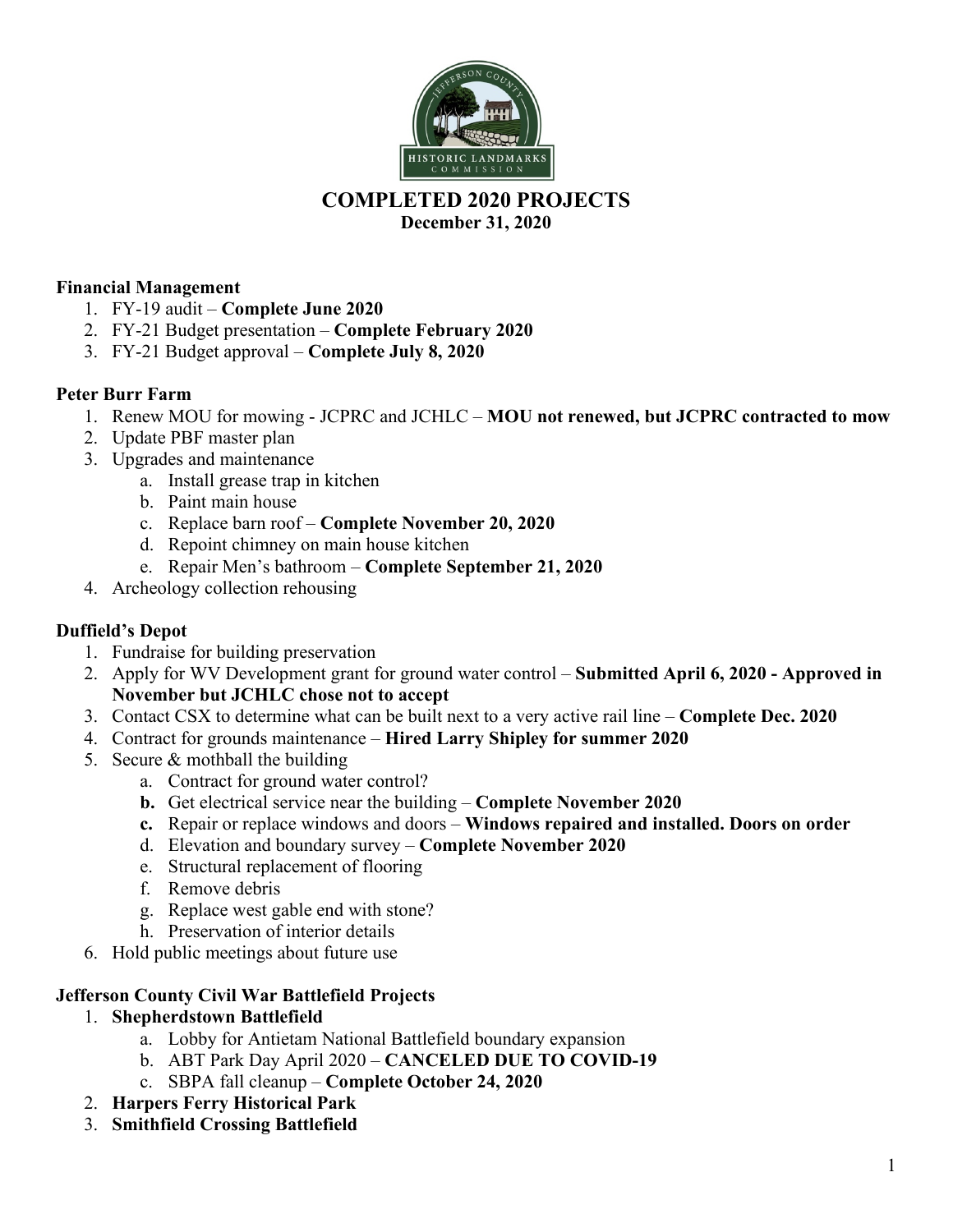- a. Support Middleway Conservancy for battlefield land acquisition
- b. NFM 1 LLC land acquisition?
- c. Lake Louise

# 4. **Summit Point Battlefield**

- a. Support battlefield friends' group
- b. Kubic property acquisition?
- 5. **Williamsport Action**

# **NR projects and documentation of historic sites**

- 1. Begin resurveying and verifying JCHLC inventory
- 2. Submit supplemental information for any current NR properties
- 3. Apply for National Historic Landmark status for JC Courthouse **Draft NHL nomination received 3/2/20 – reviewed and returned 3/19/20- nomination now awaits NHL Committee review which will happen in 2021**
- 4. NR nomination *Taylors Landing/McMurran Farm –***will be presented on March 1, 2021 meeting**
- 5. NR nomination *The Rocks* **Complete as of December 3rd when the Rocks was added in the NR**
- 6. Research ways of adding HR inventory data to database in GIS Office
- 7. Update online information; Maps and database
- 8. JCHLC nomination *Rose Lawn* **COMPLETE APRIL 18th**
- 9. National Register nomination *Beelers Mill –* Assigned to John Demer
- 10. Add two barns as JC Historic Landmarks *Altona & Boidestone's –* **COMPLETE JULY 8th**

# **Education Projects**

- **1.** Host a full-time AmeriCorps Member, McKenzie Hitchcock **Complete September 2020**
- 2. Apply part-time AmeriCorps Member for 2020-2021– **Complete April 6, 2020. Due to COVID JCHLC decided not to host a part-time AmeriCorps Member 20-21**
- 3. Renew MOU with Shepherd University **Complete January 15, 2020**
- **4.** Make **Clio** entries on historic sites in JC **ongoing**
- 5. Seek funding for semi-annual speaker series: Topics might include:
	- a. Rural Design Standards for Jefferson County
	- b. Adaptive reuse and local zoning
	- c. Adaptive reuse of agricultural structures
- 6. WV GeoExplorer Project
	- a. Future for WV GeoExplorer
	- b. Funding possibilities for WV GeoExplorer
		- Jefferson County Historical Society APUS

# **Morgan's Grove Historic District**

- 1. Monitor progress on the Shepherdstown bike path and its impact on historic sites
- 2. Highway marking signs MGHD
- 3. Create a friend's group for MGHD
	- **a.** Community Club project?
	- b. Rev War Activity Annually in July?
	- c. Corporation of Shepherdstown?

# **Middleway Historic District**

- 1. Support Middleway Conservancy projects
- 2. Design standards for Middleway Historic District– Comments on **draft received March 13th from MC**